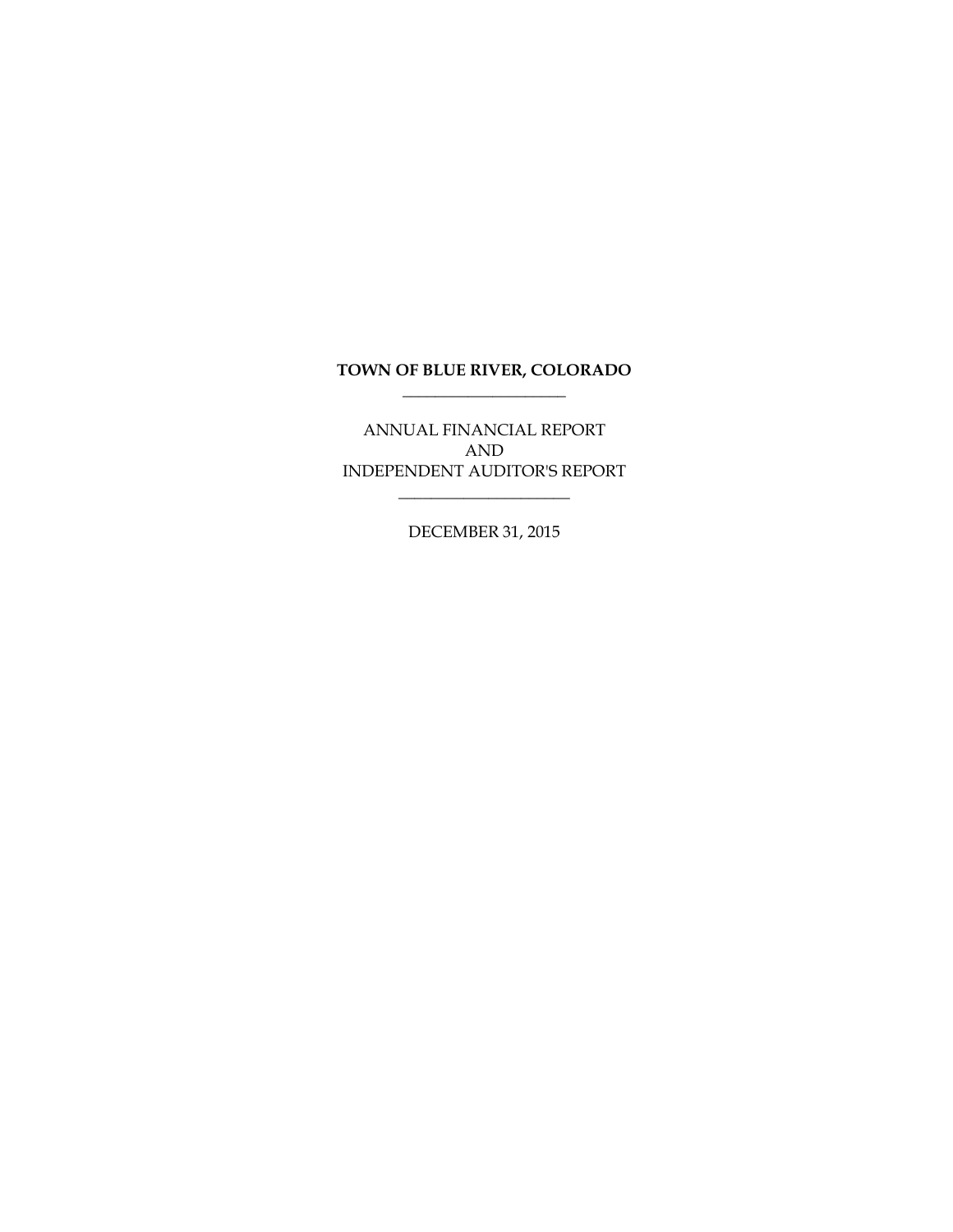# **TOWN OF BLUE RIVER, COLORADO**

## **CONTENTS**

# **Page**

|                                                                   | $1 - 2$                 |
|-------------------------------------------------------------------|-------------------------|
| <b>Basic Financial Statements</b>                                 |                         |
|                                                                   | $\overline{\mathbf{3}}$ |
| General Fund - Statement of Revenues, Expenditures and Changes in |                         |
|                                                                   | $\overline{4}$          |
| General Fund - Statement of Revenues, Expenditures and Changes in |                         |
|                                                                   |                         |
|                                                                   |                         |
| <b>State Required Report</b>                                      |                         |
|                                                                   |                         |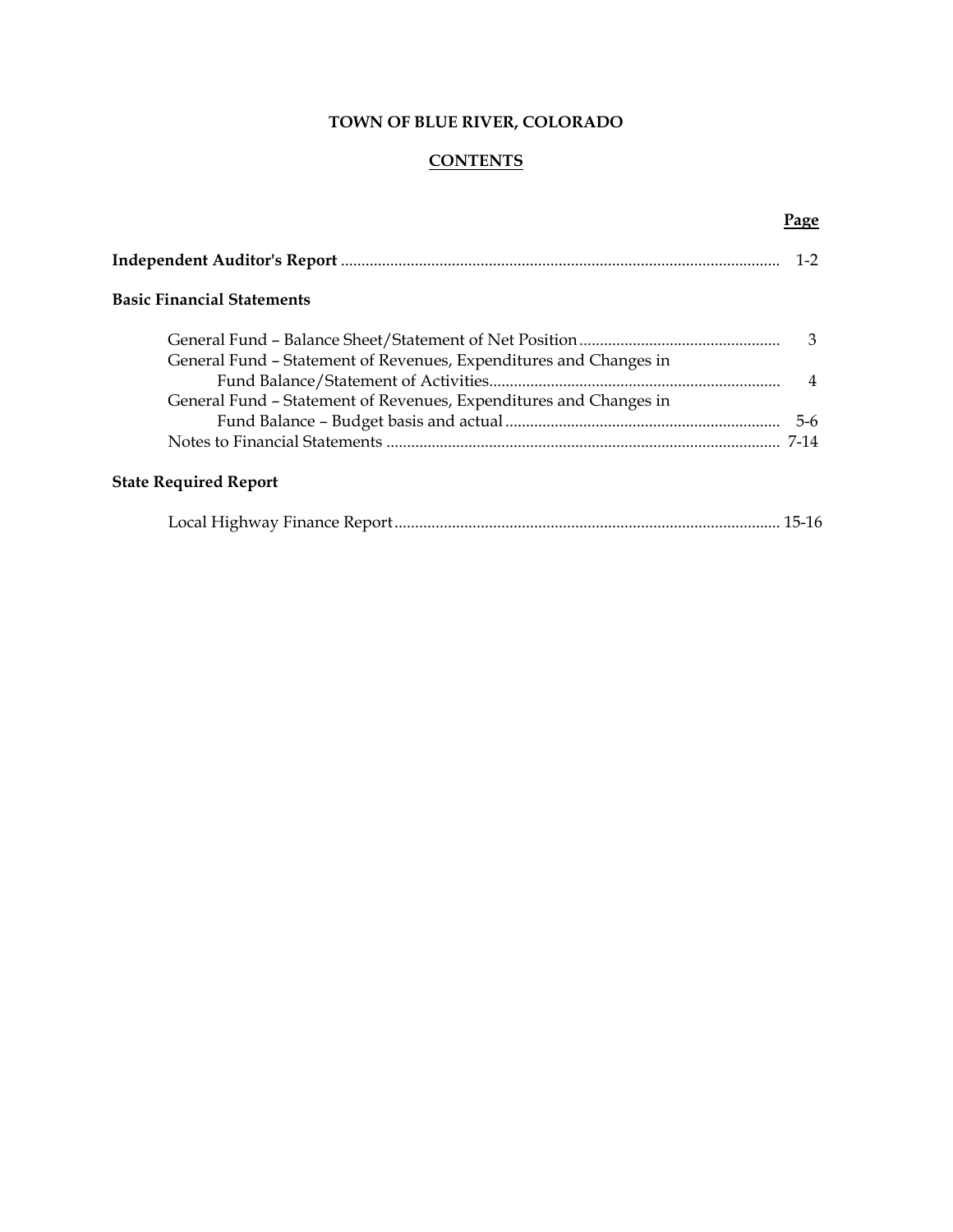# YANARI WATSON MCGAUGHEY P.C.

DALE M. YANARI (1947-2004) ♦ RANDY S. WATSON ♦ G. LANCE MCGAUGHEY ♦ DON W. GRUENLER **FINANCIAL CONSULTANTS/CERTIFIED PUBLIC ACCOUNTANTS** 

## **INDEPENDENT AUDITOR'S REPORT**

The Town Trustees Town of Blue River, Colorado

#### **Report on the Financial Statements**

We have audited the accompanying financial statements of the governmental activities and each major fund of the Town of Blue River, Colorado, as of and for the year ended December 31, 2015 which collectively comprises the District's basic financial statements as listed in the table of contents.

#### **Management's Responsibility for the Financial Statements**

Management is responsible for the preparation and fair presentation of these financial statements in accordance with accounting principles generally accepted in the United States of America; this includes the design, implementation, and maintenance of internal control relevant to the preparation and fair presentation of financial statements that are free from material misstatement, whether due to fraud or error.

#### **Auditor's Responsibility**

Our responsibility is to express an opinion on these financial statements based on our audit. We conducted our audit in accordance with auditing standards generally accepted in the United States of America. Those standards require that we plan and perform the audit to obtain reasonable assurance about whether the financial statements are free of material misstatement.

An audit involves performing procedures to obtain audit evidence about the amounts and disclosures in the financial statements. The procedures selected depend on the auditors' judgment, including the assessment of the risks of material misstatement of the financial statements, whether due to fraud or error. In making those risk assessments, the auditor considers internal control relevant to the entity's preparation and fair presentation of the financial statements in order to design audit procedures that are appropriate in the circumstances, but not for the purpose of expressing an opinion on the effectiveness of the entity's internal control. Accordingly, we express no such opinion. An audit also includes evaluating the appropriateness of accounting policies used and the reasonableness of significant accounting estimates made by management, as well as evaluating the overall presentation of the financial statements.

We believe that the audit evidence we have obtained is sufficient and appropriate to provide a basis for our audit opinion.

> 9250 EAST COSTILLA AVENUE, SUITE 450 **GREENWOOD VILLAGE, COLORADO 80112-3647**  $(303) 792 - 3020$ FAX (303) 792-5153

1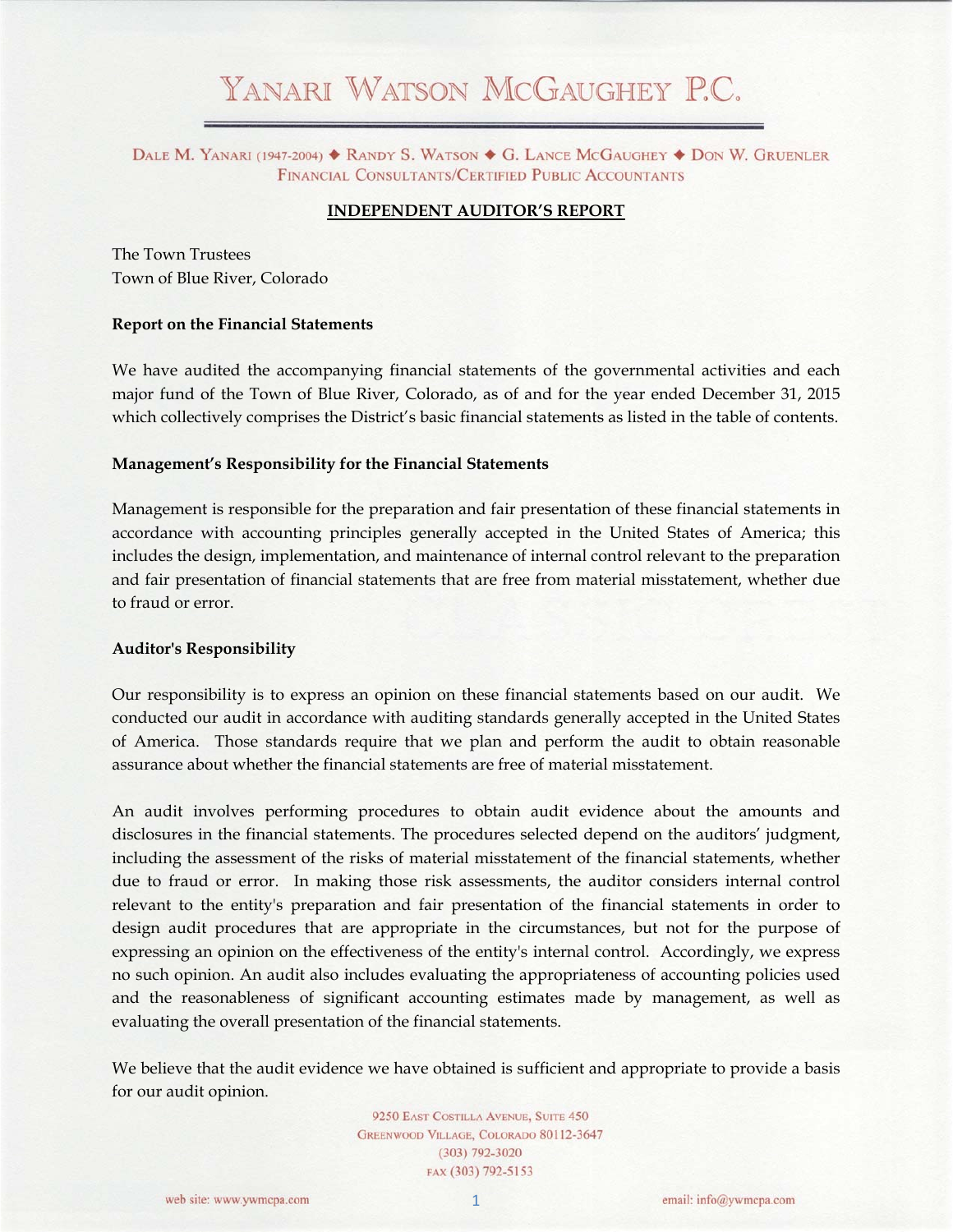#### **Opinion**

In our opinion, the financial statements referred to above present fairly, in all material respects, the financial position of the governmental activities and each major fund of the Town of Blue River, Colorado, as of December 31, 2015 and the respective changes in financial position and the respective budgetary comparison for the General Fund for the year then ended in conformity with accounting principles generally accepted in the United States of America.

#### **Other Matters**

#### *Required Supplementary Information*

Management has not presented Management's Discussion and Analysis that governmental accounting principles generally accepted in the United States of America require to be presented to supplement the basis financial statements. Such missing information, although not a part of the basic financial statements, is required by the Governmental Accounting Standards Board, who considers it to be an essential part of financial reporting for placing the basic financial statements in an appropriate operational, economic, or historical context. Our opinion on the basis financial statements is not affected by the missing information

#### **Report on Other Legal and Regulatory Requirements**

Our audit was conducted for the purpose of forming opinions on the financial statements that collectively comprise the Town's basic financial statements. The Local Highway Finance Report is presented for purposes of additional analysis and is not a required part of the basic financial statements. The Local Highway Finance Report presented on pages 15-16 is the responsibility of management and was derived from and relates directly to the underlying accounting and other records used to prepare the basis financial statements. Such information has been subjected to the auditing procedures applied in the audit of the basic financial statements and certain additional procedures, including comparing and reconciling such information directly to the underlying accounting and other records used to prepare the basic financial statements or to the basic financial statements themselves, and other additional procedures in accordance with auditing standards generally accepted in the United States of America. In our opinion, the Local Highway Finance Report is fairly stated, in all material respects, in relation to the basic financial statements as a whole.

Yanari Watson Mc Daughey P.C.

YANARI WATSON McGAUGHEY PC

June 29. 2016 Greenwood Village, Colorado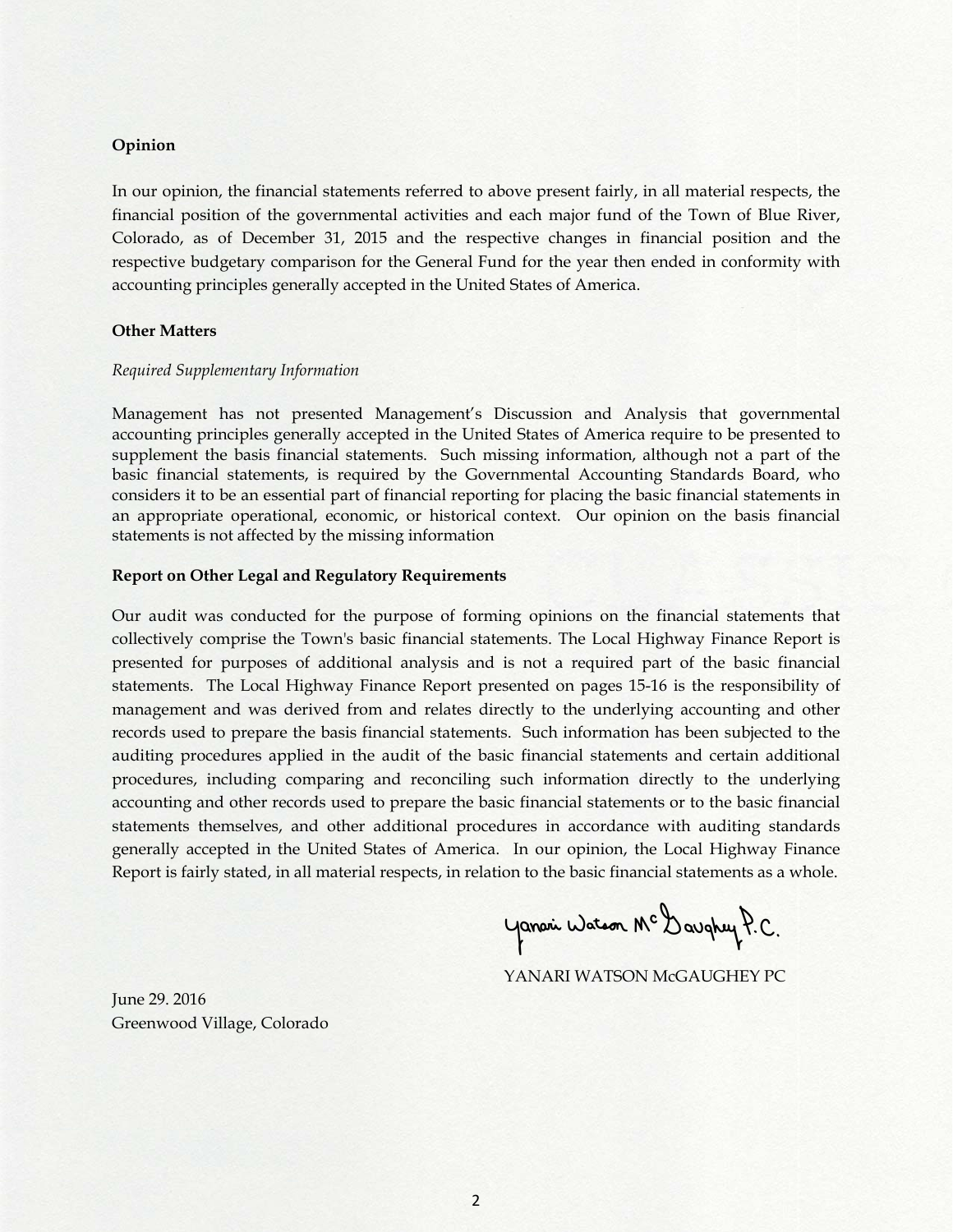#### **TOWN OF BLUE RIVER, COLORADO General Fund - Balance Sheet/Statement of Net Position December 31, 2015**

|                                                              |                  |                          |    | <b>Statement</b>    |  |
|--------------------------------------------------------------|------------------|--------------------------|----|---------------------|--|
|                                                              | General          | Adjustments              | of |                     |  |
|                                                              | Fund             | (Note 5)                 |    | <b>Net Position</b> |  |
|                                                              |                  |                          |    |                     |  |
| <b>ASSETS:</b>                                               |                  |                          |    |                     |  |
| Current assets:                                              |                  |                          |    |                     |  |
| Cash                                                         | 2,088,270        | \$                       | \$ | 2,088,270           |  |
| Cash with County Treasurer                                   | 2,754            |                          |    | 2,754               |  |
| Investments                                                  | 2,221            |                          |    | 2,221               |  |
| Accounts receivable:                                         |                  |                          |    |                     |  |
| Property taxes                                               | 507,449          | --                       |    | 507,449             |  |
| Total current assets                                         | 2,600,694        | --                       |    | 2,600,694           |  |
| Non-current assets:                                          |                  |                          |    |                     |  |
| Capital assets - non depreciable:                            |                  |                          |    |                     |  |
| Land                                                         |                  | 128,870                  |    | 128,870             |  |
| Town park                                                    |                  | 216,163                  |    | 216,163             |  |
| <b>Streets</b>                                               | --               | 856,334                  |    | 856,334             |  |
| Total Capital assets - non depreciable                       |                  | 1,201,367                |    | 1,201,367           |  |
| Capital assets - depreciable:                                |                  |                          |    |                     |  |
| Bridge                                                       |                  | 534,596                  |    | 534,596             |  |
| Town Hall                                                    |                  | 379,297                  |    | 379,297             |  |
| Vehicles                                                     |                  | 65,479                   |    | 65,479              |  |
| Cistern                                                      |                  | 167,048                  |    | 167,048             |  |
| Furniture                                                    |                  | 30,570                   |    | 30,570              |  |
| Computers                                                    |                  | 12,665                   |    | 12,665              |  |
| Total Capital assets - depreciable                           |                  | 1,189,655                |    | 1,189,655           |  |
|                                                              |                  | 253,303                  |    | 253,303             |  |
| Less: accumulated depreciation                               |                  |                          |    |                     |  |
| Net depreciable capital assets                               | --               | 936,352                  |    | 936,352             |  |
| Total non-current assets                                     |                  | 2,137,719                |    | 2,137,719           |  |
| <b>Total assets</b>                                          | 2,600,694        | 2,137,719                |    | 4,738,412           |  |
|                                                              |                  |                          |    |                     |  |
| LIABILITIES, DEFERRED INFLOWS OF RESOURCES AND FUND BALANCE: |                  |                          |    |                     |  |
| <b>Current liablities:</b>                                   |                  |                          |    |                     |  |
| Other liabilities                                            | 4,753            | --                       |    | 4,753               |  |
| Total current liabilities                                    | 4,753            | --                       |    | 4,753               |  |
| Deferred inflows of resources:                               |                  |                          |    |                     |  |
| Deferred property taxes                                      | 507,449          |                          |    | 507,449             |  |
| Total deferred inflows of resources                          | 507,449          |                          |    | 507,449             |  |
| Fund balance:                                                |                  |                          |    |                     |  |
|                                                              |                  |                          |    |                     |  |
| Fund balances:                                               |                  |                          |    |                     |  |
| Restricted for:<br><b>TABOR</b>                              |                  |                          |    |                     |  |
| Conservation Trust Fund                                      | 46,804<br>54,434 | (46, 804)                |    |                     |  |
| Unassigned                                                   | 1,987,254        | (54, 434)<br>(1,987,254) |    |                     |  |
|                                                              |                  |                          |    |                     |  |
| <b>Total fund balance</b>                                    | 2,088,492        | (2,088,492)              |    |                     |  |
| Total liabilities, deferred inflows of                       |                  |                          |    |                     |  |
| resources and fund balance                                   | \$<br>2,600,694  |                          |    |                     |  |
| Net position:                                                |                  |                          |    |                     |  |
| Net investment in capital assets                             |                  | 2,137,719                |    | 2,137,719           |  |
| Restricted net position:                                     |                  |                          |    |                     |  |
| TABOR                                                        |                  | 46,804                   |    | 46,804              |  |
| Conservation Trust Fund                                      |                  | 54,434                   |    | 54,434              |  |
| Unrestricted net position                                    |                  | 1,987,254                |    | 1,987,254           |  |
| <b>Net Position</b>                                          |                  | \$<br>4,226,210          | \$ | 4,226,210           |  |

The accompanying notes are an integral part of this statement.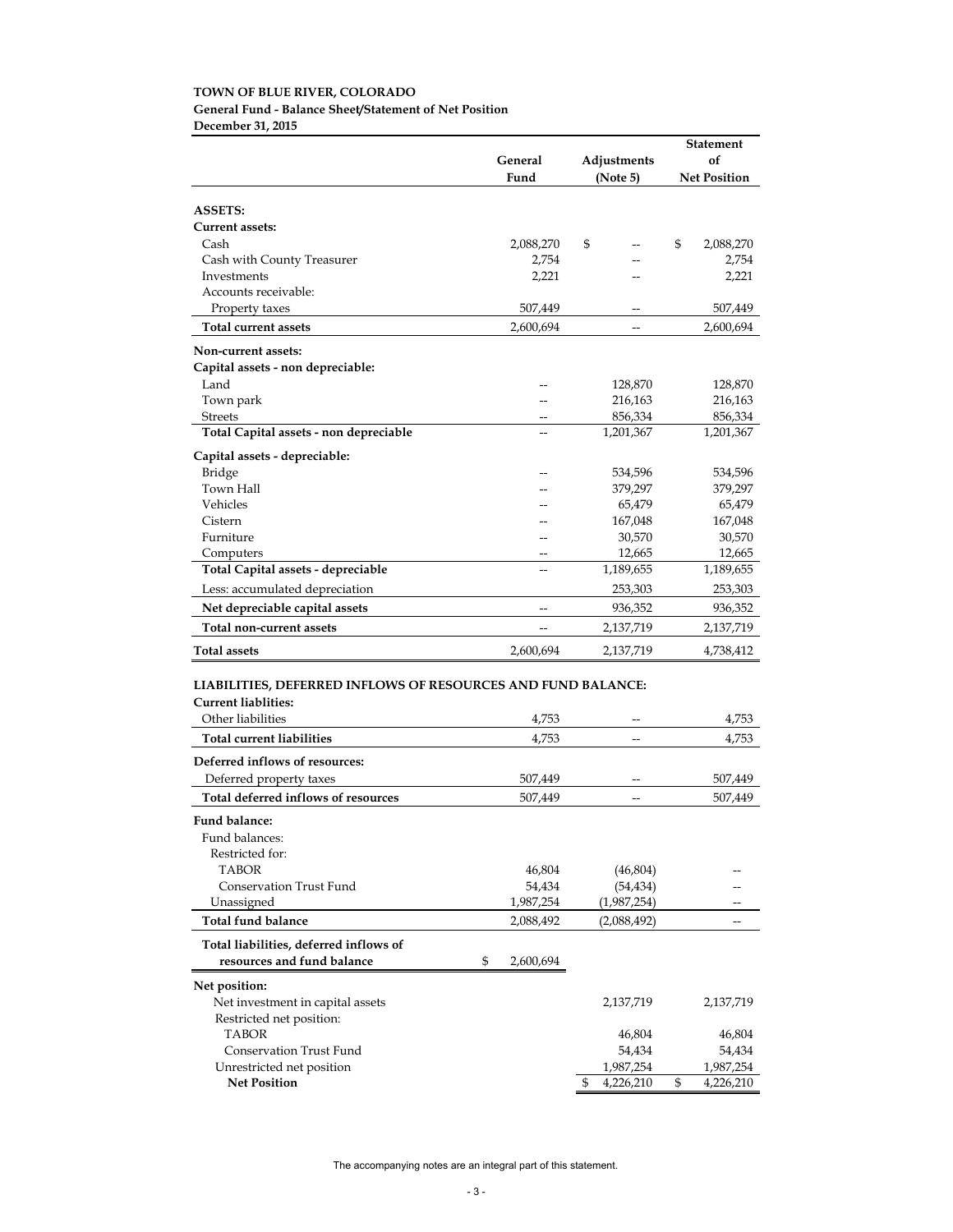#### **TOWN OF BLUE RIVER, COLORADO**

#### **General Fund - Statement of Revenues, Expenditures and Changes**

 **In Fund Balance/Statement of Activities**

**For the year ended December 31, 2015**

|                                      | General<br>Fund | Adjustments<br>(Note 5) | <b>Statement</b><br>of<br><b>Activities</b> |
|--------------------------------------|-----------------|-------------------------|---------------------------------------------|
| <b>Revenues:</b>                     |                 |                         |                                             |
| Taxes                                | \$<br>1,213,366 | \$                      | \$<br>1,213,366                             |
| Intergovernmental                    | 45,643          |                         | 45,643                                      |
| Other                                | 317,212         |                         | 317,212                                     |
| <b>Total revenues</b>                | 1,576,221       | $-$                     | 1,576,221                                   |
| Expenditures:                        |                 |                         |                                             |
| General government                   |                 |                         |                                             |
| Administration                       | 209,053         |                         | 209,053                                     |
| Judicial                             | 25,681          |                         | 25,681                                      |
| Town Hall                            | 8,035           |                         | 8,035                                       |
| Public Safety:                       | 126,377         |                         | 126,377                                     |
| Public Works:                        |                 |                         |                                             |
| Maintenance                          | 507,203         |                         | 507,203                                     |
| Capital outlay                       | 276,940         | (276,940)               |                                             |
| Planning and Zoning                  | 25,421          |                         | 25,421                                      |
| Depreciation                         |                 | 35,861                  | 35,861                                      |
| <b>Total expenditures</b>            | 1,178,710       | (241,079)               | 937,631                                     |
| Changes in fund balance/net position | 397,512         | 241,079                 | 638,590                                     |
| Net position - beginning of the year | 1,690,980       | 1,896,640               | 3,587,620                                   |
| Net position - end of the year       | \$<br>2,088,492 | \$<br>2,137,719         | \$<br>4,226,210                             |

The accompanying notes are an integral part of this statement.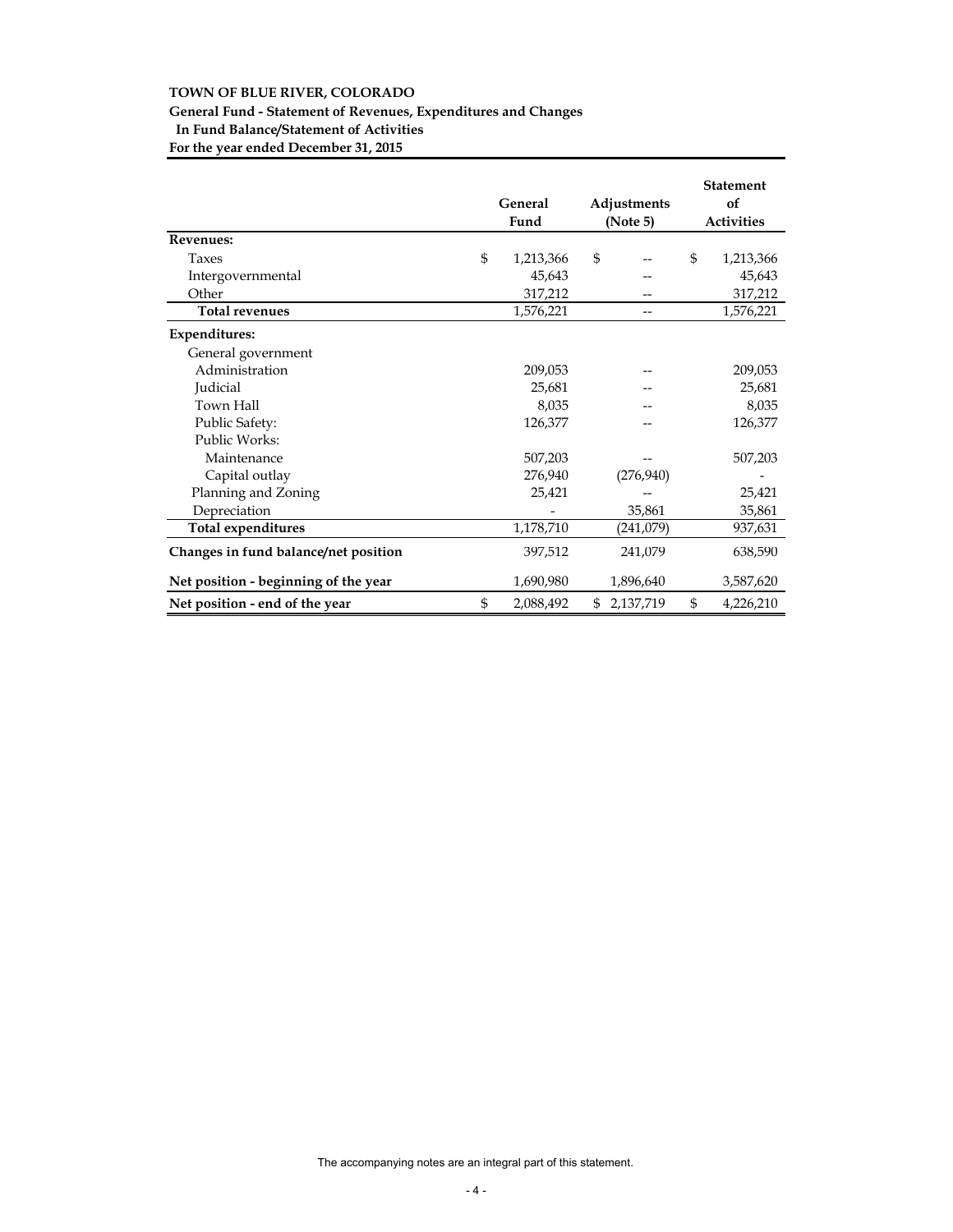#### **TOWN OF BLUE RIVER, COLORADO**

**General Fund - Statement of Revenues, Expenditures and Changes**

**in Fund Balance - Budget and Actual For the year ended December 31, 2015**

|                            | Original<br>and Final<br><b>Budget</b> | Actual        | Variance    |
|----------------------------|----------------------------------------|---------------|-------------|
| <b>Revenues:</b>           |                                        |               |             |
| Taxes:                     |                                        |               |             |
| Local property             | \$<br>474,705                          | \$<br>473,729 | (976)<br>\$ |
| Sales tax                  | 300,000                                | 581,223       | 281,223     |
| Lodging tax                | 57,000                                 | 82,972        | 25,972      |
| Highway users tax          | 37,870                                 | 38,846        | 976         |
| Specific ownership         | 20,000                                 | 25,339        | 5,339       |
| Lodging tax registrations  | 5,000                                  | 8,025         | 3,025       |
| Interest on taxes          | 300                                    | 871           | 571         |
| Cigarette                  | 130                                    | 2,360         | 2,230       |
| <b>Total taxes</b>         | 895,005                                | 1,213,366     | 318,361     |
|                            |                                        |               |             |
| Intergovernmental:         |                                        |               |             |
| Road and bridge            | 16,000                                 | 1,669         | (14, 331)   |
| DOLA grant                 | 30,000                                 | 27,896        | (2,104)     |
| Miscellaneous grant        | 5,000                                  | 7,832         | 2,832       |
| Conservation trust         |                                        | 8,246         | 8,246       |
| Total intergovernmental    | 51,000                                 | 45,643        | (5,357)     |
| Other:                     |                                        |               |             |
| Development fees           |                                        | 17,038        | 17,038      |
| Natural gas franchise      | 70,000                                 | 71,178        | 1,178       |
| Building inspection fees   | 60,000                                 | 81,568        | 21,568      |
| Forestry Income            | --                                     | 40,665        | 40,665      |
| Miscellaneous              |                                        | 5,578         | 5,578       |
| Municipal court fines      | 7,000                                  | 72,787        | 65,787      |
| Code enforcement surcharge | --                                     | 5,424         | 5,424       |
| Tarn citations             | $\overline{a}$                         | 3,850         | 3,850       |
| Credit card fees           | $-$                                    | 1,304         | 1,304       |
| <b>Business Licenses</b>   | 2,500                                  | 9,513         | 7,013       |
| Boat decals/permits        | 2,500                                  | 2,780         | 280         |
| Motor Vehicle fees         | 1,500                                  | 2,385         | 885         |
| Donations                  | 2,000                                  | 1,600         | (400)       |
| Interest on investments    | 1,000                                  | 1,242         | 242         |
| Architectural review fees  | 200                                    | 300           | 100         |
|                            |                                        |               |             |
| Total other                | 146,700                                | 317,212       | 170,512     |
| Total revenues             | 1,092,705                              | 1,576,221     | 483,516     |
|                            |                                        |               | (continued) |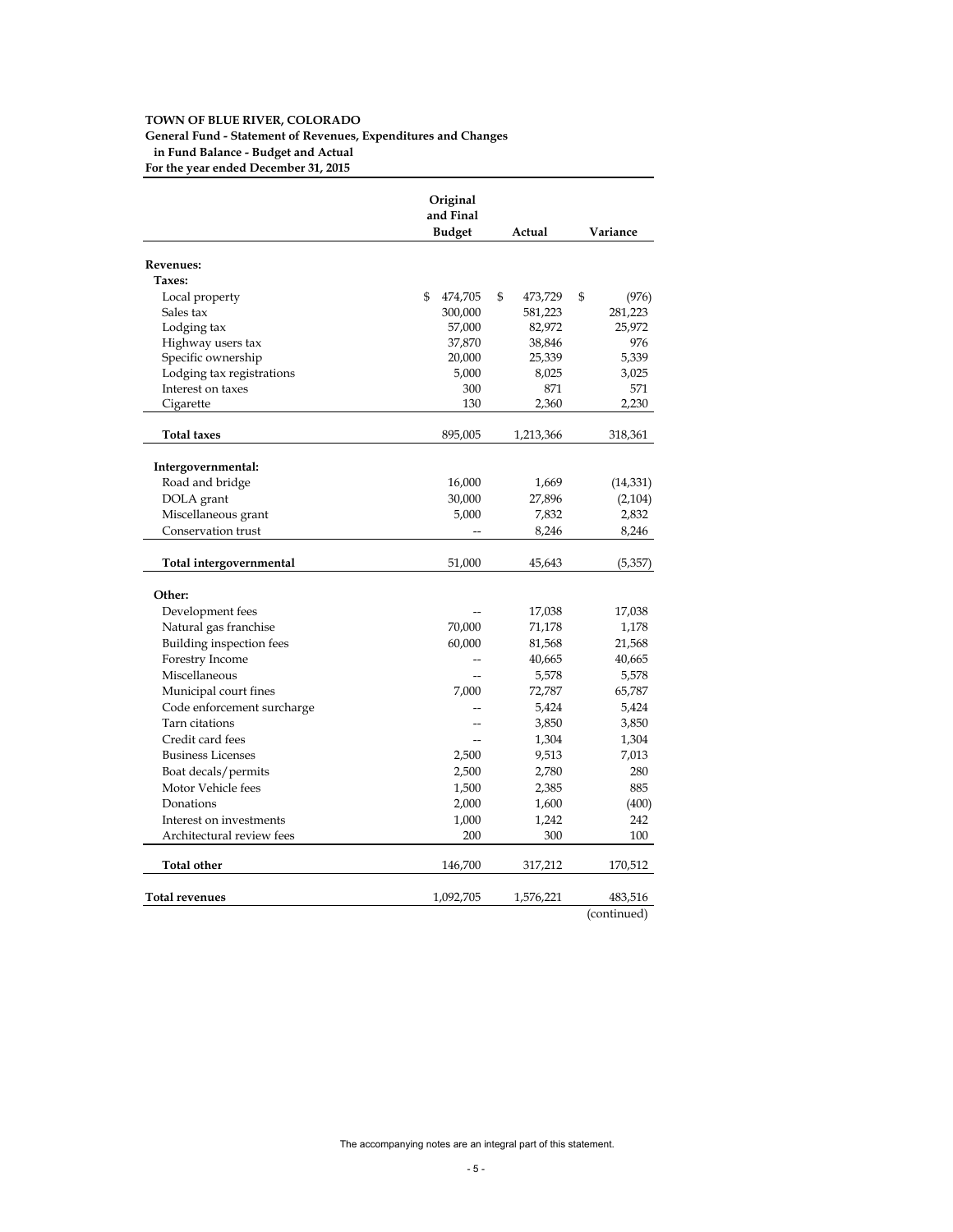#### **TOWN OF BLUE RIVER, COLORADO General Fund - Statement of Revenues, Expenditures and Changes in Fund Balance - Budget and Actual (continued) For the year ended December 31, 2015**

|                                  | Original<br>and Final<br><b>Budget</b> | Actual      | Variance      |
|----------------------------------|----------------------------------------|-------------|---------------|
|                                  |                                        |             |               |
| <b>Expenditures:</b>             |                                        |             |               |
| General government:              |                                        |             |               |
| Administration                   | \$.<br>245,332                         | 209,053     | \$<br>36,279  |
| Judicial                         | 20,600                                 | 25,681      | (5,081)       |
| Town Hall                        | 7,632                                  | 8,035       | (403)         |
| Public safety                    | 53,900                                 | 126,377     | (72, 477)     |
| Public works                     |                                        |             |               |
| Maintenance                      | 410,000                                | 507,203     | (97,203)      |
| Capital projects                 | 330,000                                | 276,940     | 53,060        |
| Contingencies                    |                                        |             |               |
| Planning and Zoning              | 38,400                                 | 25,421      | 12,979        |
| <b>Total expenditures</b>        | 1,105,864                              | 1,178,710   | (72, 846)     |
|                                  |                                        |             |               |
| <b>Excess of revenues over</b>   |                                        |             |               |
| expenditures                     | S<br>(13, 159)                         | 397,512     | \$<br>235,105 |
| Fund balance - beginning of year |                                        | 1,690,980   |               |
| Fund balance - end of year       |                                        | \$2,088,492 |               |

The accompanying notes are an integral part of this statement.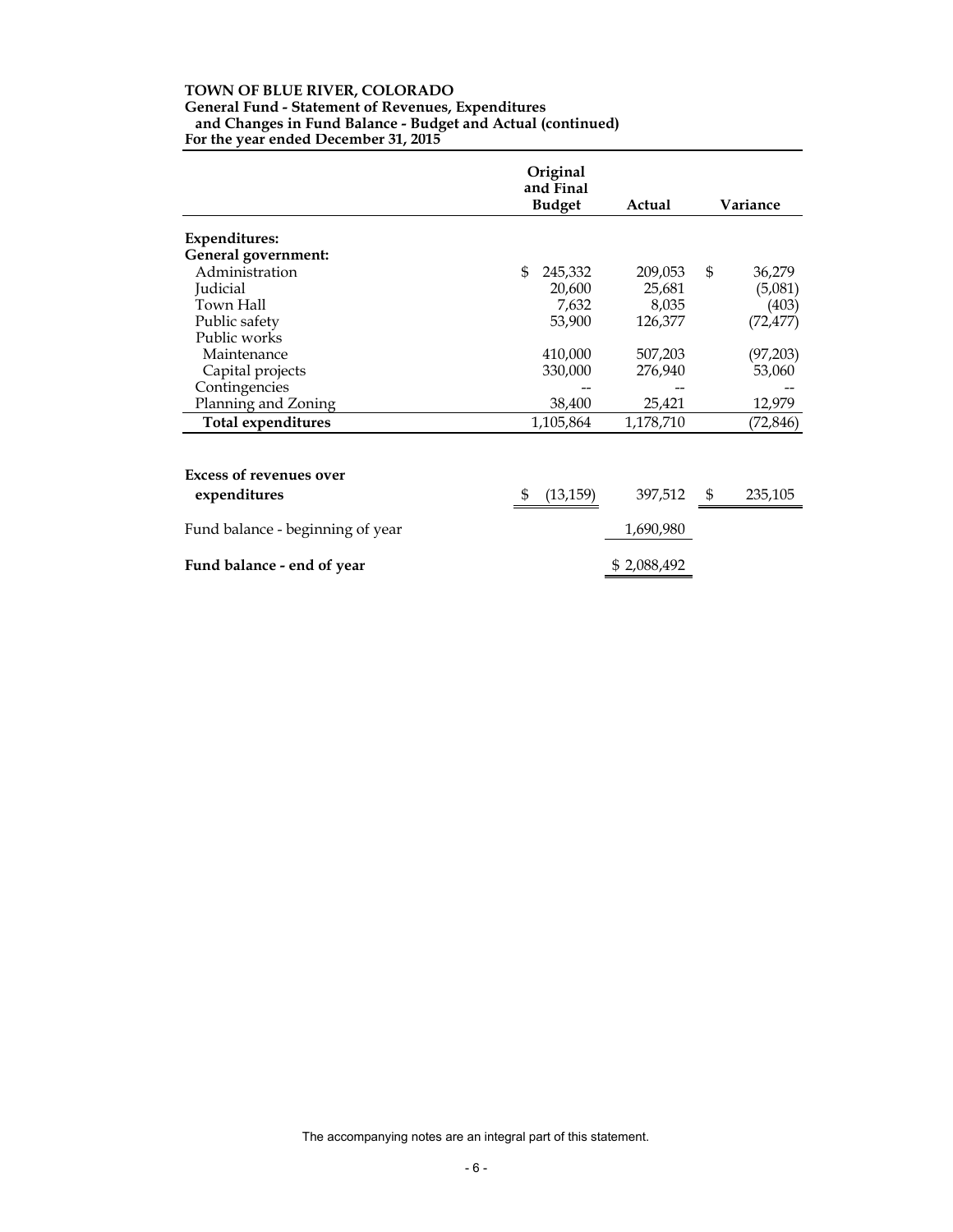## **1. Summary of significant accounting policies**

The accounting policies of the Town of Blue River, Colorado (the Town) conform to accounting principles generally accepted in the United States of America as applicable to governments (US GAAP). The following is a summary of the more significant policies consistently applied in the preparation of the Town's financial statements.

## **Reporting Town**

The Town is a statutory town (a municipal corporation), as defined by Colorado Revised Statutes, and is governed by an elected six-member Board of Trustees and an elected Mayor. The Town provides general government, judicial, public safety and public works (roads and streets).

As required by GAAP, these financial statements present the activities of the Town, which is legally separate and financially independent of other state and local governments. The Town follows the Governmental Accounting Standards Board (GASB) pronouncements which provides guidance for determining which governmental activities, organizations and functions should be included within the financial reporting entity. GASB sets forth the financial accountability of a governmental organization's elected governing body as the basic criterion for including a possible component governmental organization in a primary government's legal entity. Financial accountability includes, but is not limited to, appointment of a voting majority of the organization's governing body, ability to impose its will on the organization, a potential for the organization to provide specific financial benefits or burdens and fiscal dependency. The pronouncements also require including a possible component unit if it would be misleading to exclude it.

The Town is not financially accountable for any other organization. The Town has no component units as defined by the GASB.

#### **Basis of presentation**

The accompanying financial statements are presented in accordance with GASB Statement No. 34, Sp 20 Special Purpose Governments.

The government-wide financial statements (i.e. the statement of net position and the statement of activities) report information on the *governmental-type activities* of the Town, which rely to a significant extent on taxes and intergovernmental payments for support. The statement of activities demonstrates the degree to which expenses of the *governmental-type activities* are supported by taxes and intergovernmental payments.

## **Measurement focus, basis of accounting and financial statement presentation**

The government-wide financial statements are reported using the *economic resources measurement focus* and the *accrual basis of accounting.* Revenues are recorded when earned and expenses are recorded when a liability is incurred, regardless of the timing of the related cash flow. Property taxes are recognized as revenues in the year for which they are levied.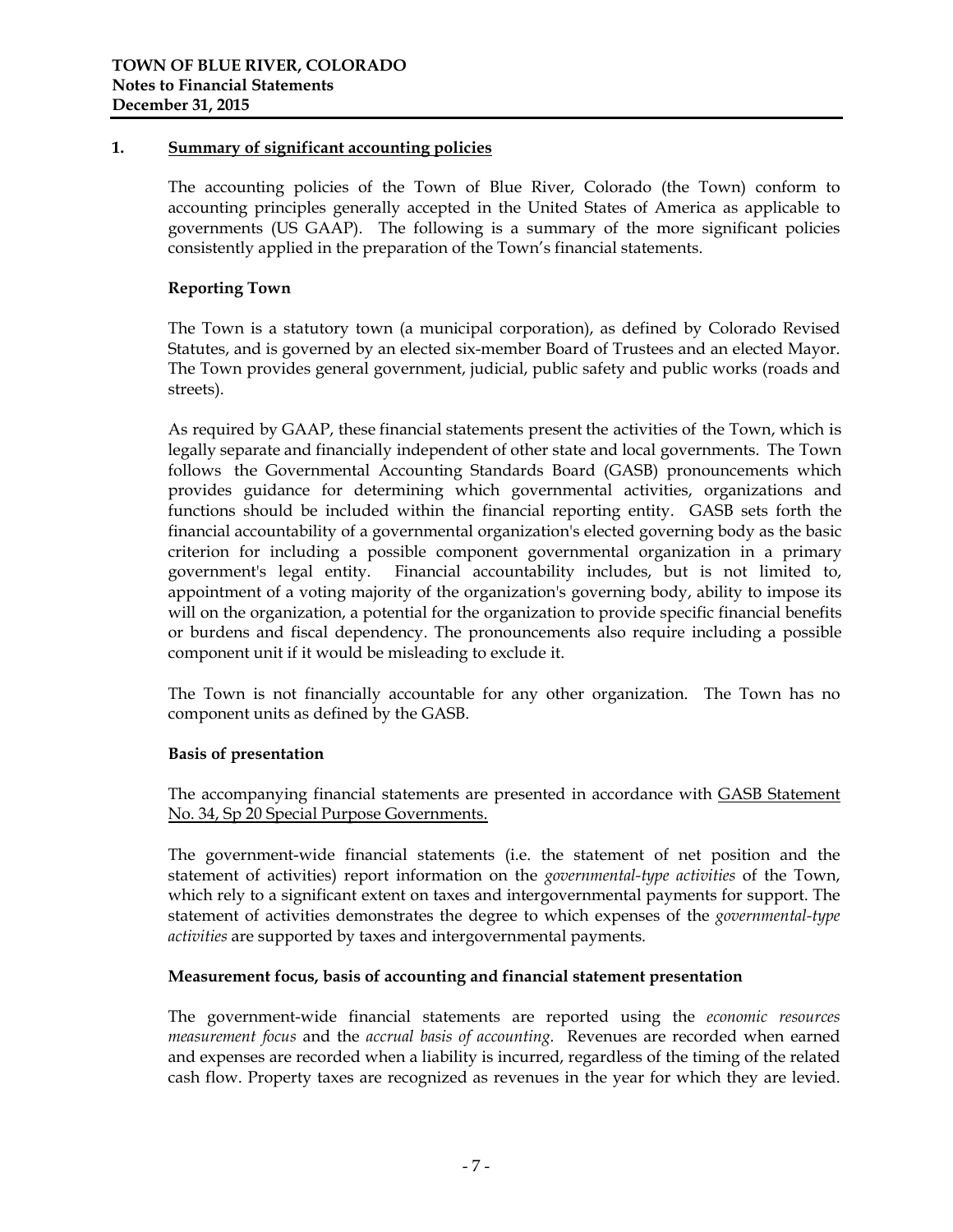## **1. Summary of significant accounting policies (continued)**

#### **Measurement focus, basis of accounting and financial statement presentation (continued)**

The governmental fund financial statements are reported using the *current financial measurement focus* and the *modified accrual basis of accounting.* Revenues are recognized as soon as they are both measurable and available. Revenues are considered to be available when they are collectible within the current period or soon enough thereafter to pay liabilities of the current period. For this purpose, the Town considers revenues to be available if they are collected within 60 days of the end of the current fiscal period. Expenditures generally are recorded when a liability is incurred, as under accrual accounting.

The Town has one governmental fund (General Fund), which accounts for the financial resources of the Town.

## **Assets, liabilities, deferred inflows of resources, and fund balance/net position**

## **Cash and investments**

Cash and investments include investments with original maturities of three months or less. Investments are recorded at fair value.

## **Property taxes**

Property taxes are levied on December 15 of each year and attach as an enforceable lien on property as of January 1. Taxes are due as of January 1 of the following year and are payable in two equal installments due February 28 and June 15, if paid in installments, or April 30 with a single payment. Taxes are delinquent as of August 1. If the taxes are not paid within subsequent statutory periods, the resultant tax lien will be sold at public auction. The County Treasurer's Office bills and collects the property taxes on a monthly basis and remits collections to the Town. No provision has been made for uncollected taxes, as all taxes are deemed collectible.

#### **Capital assets**

Capital assets are reported in the governmental activities column in the government-wide financial statements. In the governmental fund financial statements, capital assets are charged to expenditures as purchased. Capital assets are recorded at historical cost if purchased or constructed. Donated capital assets are recorded at estimated fair market value as of the date of donation. The costs of normal maintenance and repairs that do not add to the value of the asset or materially extend the asset lives are not capitalized. Capital assets of the Town are depreciated using the straight-line method over the following estimated lives:

| Buildings and bridges   | 40 years |
|-------------------------|----------|
| Infrastructure          | 40 years |
| Vehicles                | 5 years  |
| Computer Equipment      | 5 years  |
| Furniture and Equipment | 7 years  |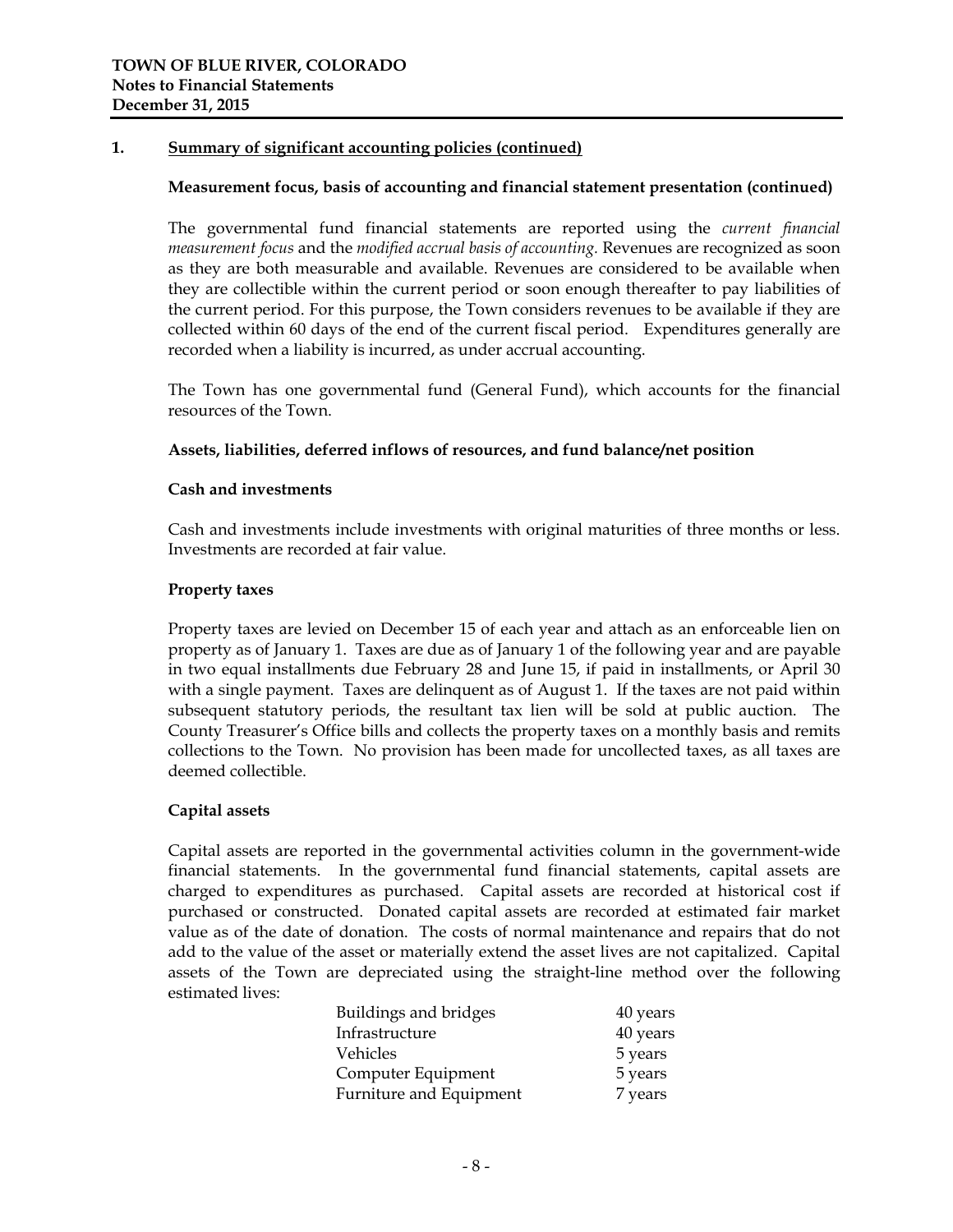## **1. Summary of significant accounting policies (continued)**

## **Estimates**

The preparation of financial statements in conformity with US GAAP requires Town management to make estimates and assumptions that affect certain reported amounts and disclosures. Accordingly, actual results could differ from those estimates.

## **Deferred inflows of resources**

The balance sheet and statement of financial position will report a separate section for deferred inflows of resources. This separate financial statement element, represents an acquisition of fund balance or net position that applies to a future period and so will not be recognized as an inflow of resources (revenue) until that time.

The Town has only one type of deferred inflow, which arises only under a modified accrual basis of accounting that qualities for reporting in this category. Accordingly, the item, deferred revenue, is reported on the government-wide statement of net position and on the governmental funds balance sheet. The Town reports deferred revenues from property taxes. This amount is deferred and recognized as an inflow of resources in the period that the amount becomes available.

## **Fund balance**

Fund balance represents the differences between assets less liabilities and deferred inflows of resources. The Town reports two categories of fund balance, as follows:

## **Restricted Fund Balance**

The restricted fund balance includes amounts restricted for a specific purpose by external parties such as grantors, bondholders, constitutional provisions or enabling legislation.

The restricted fund balance in the in the General Fund represents Emergency Reserves that have been provided as required by Article X, Section 20 of the Constitution of the State of Colorado, as well as a Conservation Trust Fund which accounts for financial resources that are to be used for the acquisition, operation, or maintenance of capital assets for recreational use approved by the State of Colorado. A total of \$46,804 of the General Fund balance has been restricted in compliance with this requirement, respectively.

## **Unassigned Fund Balance**

Unassigned fund balance includes amounts that are available for any purpose. Positive amounts are reported only in the General Fund.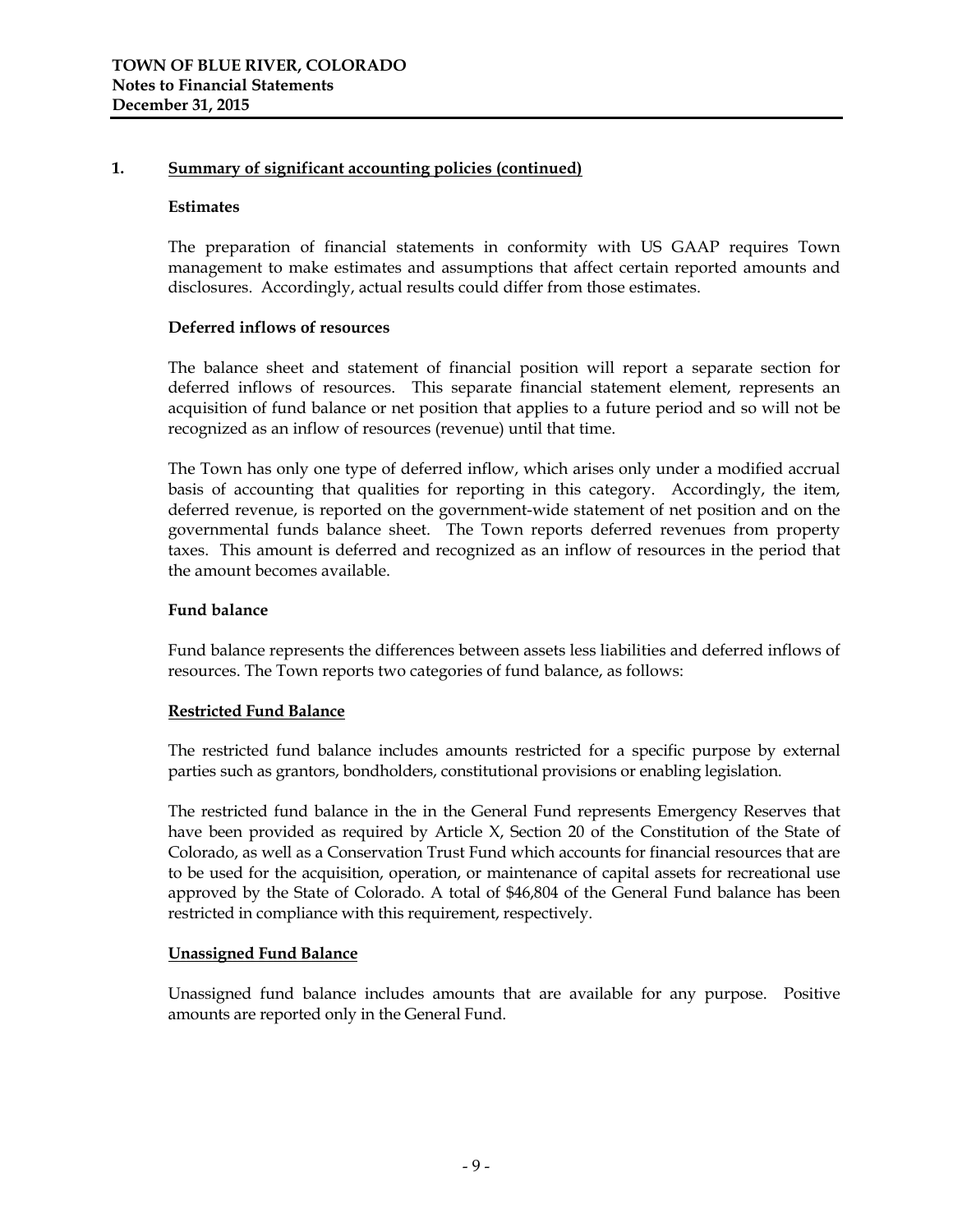## **1. Summary of significant accounting policies (continued)**

#### **Net position**

Net position represents the differences between assets and deferred outflows of resources less liabilities and deferred inflows of resources. The Town reports three categories of net position, as follows:

*Net investment in capital assets –* consists of net capital assets, reduced by outstanding balances of any related debt obligations and deferred inflows of resources attributable to the acquisition, construction, or improvement of those assets and increases of balances of deferred outflows or resources related to those assets.

*Restricted net position –* net position is considered restricted if their use is constrained to a particular purpose. Restrictions are imposed by external organizations such as federal or state laws. Restricted net position is reduced by liabilities and deferred inflows of resources related to the restricted assets.

*Unrestricted net position –* consists of all other net positions that does not meet the definition of the above two components and is available for general use by the Town.

When an expense is incurred for purposes for which both restricted and unrestricted net position is available, the Town will use the most restricted net position first.

## **2. Stewardship, compliance and accountability**

#### **Budgetary information**

Annual budgets are adopted on a US GAAP budgetary basis for the general fund where capital purchases are expensed in the fund, depreciation expense is not budgeted. Annual appropriated budgets are adopted for the fund.

Prior to September 30 of each year, the Treasurer (not an elected member of the Board of Trustees) submits a proposed operating budget for the fiscal year commencing the following January 1 to the Town Trustees (elected officials). The operating budget for the fund includes proposed expenditures and the means of financing them.

A public hearing is held at a Board of Trustees meeting to obtain taxpayer input. Prior to December 1 the budget is legally enacted through passage of a budget resolution. The Town Trustees are authorized to transfer budgeted amounts within the department of any fund. The Trustees must approve revisions that change total expenditures of any fund or department within a fund. Appropriations are controlled and the budget is only amended in conformity with Colorado Revised Statues, which require a balanced budget.

The budget was over expended, however, the additional expenditures were covered with the additional revenue the Town received during the year.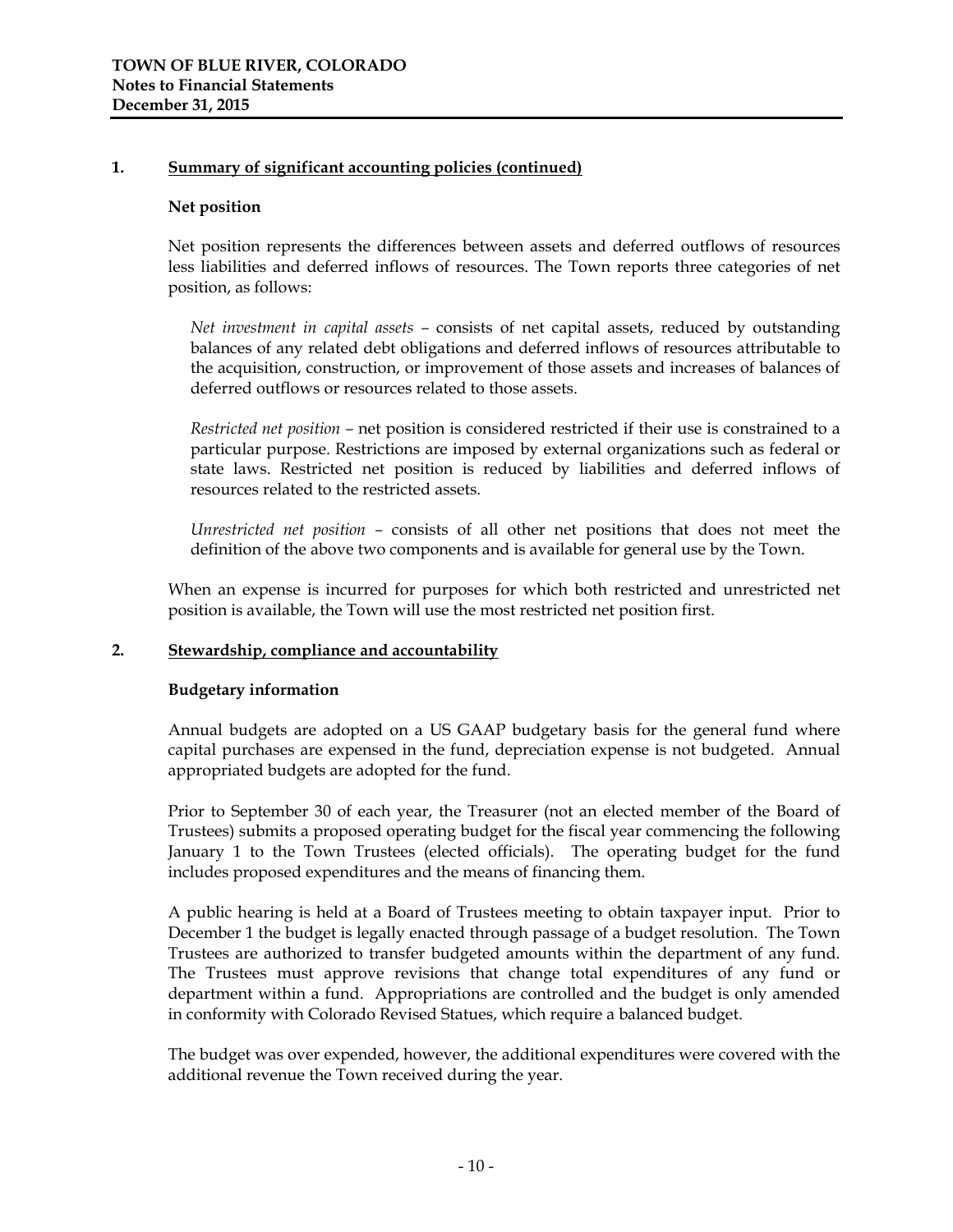## **3. Detailed notes concerning the funds**

#### **Cash and investments**

Custodial credit risk

The Colorado Public Deposit Protection Act, (PDPA) requires that all units of local government deposit cash in eligible public depositories. State regulators determine eligibility. Amounts on deposit in excess of federal insurance levels must be collateralized. The eligible collateral is determined by the PDPA. PDPA allows the institution to create a single collateral pool for all public funds. The pool is to be maintained by another institution, or held in trust for all the uninsured public deposits as a group. The market value of the collateral must be equal to 102% of the aggregate uninsured deposits. The State Commissioners for banks and financial services are required by Colorado Revised Statutes to monitor the naming of eligible depositories and reporting of the uninsured deposits and assets maintained in the collateral pools.

As of December 31, 2015, all of the Town's deposits were either held in deposit accounts insured by the Federal Deposit Insurance Corporation or in eligible depositories as required by PDPA.

## **Investments**

Colorado Revised Statutes specify investment instruments meeting defined rating and risk criteria in which local government may invest. The allowed investments include participation in state regulated investment pools.

The Town invests in the Colorado Surplus Asset Fund Trust (CSAFE) and the Colorado Local Government Liquid Assets Trust (COLOTRUST) which is both rated AAAm by Standards and Poor's. These investments are not categorized because the investments are not evidenced by securities that exist in physical or book entry form. The balances in COLOTRUST and CSAFE are \$865 and \$100, respectively.

The Town also holds \$1,256 in the Colorado Diversified Trust which constitutes a non-liquid balance in a failed investment pool.

## **Receivables**

It is the policy of the Town to record the property tax receivable in the year in which the taxes are levied and to recognize the property tax revenues in the year in which the lien attaches to the property. Property taxes are reported as receivables and deferred revenue in the amount of \$507,449.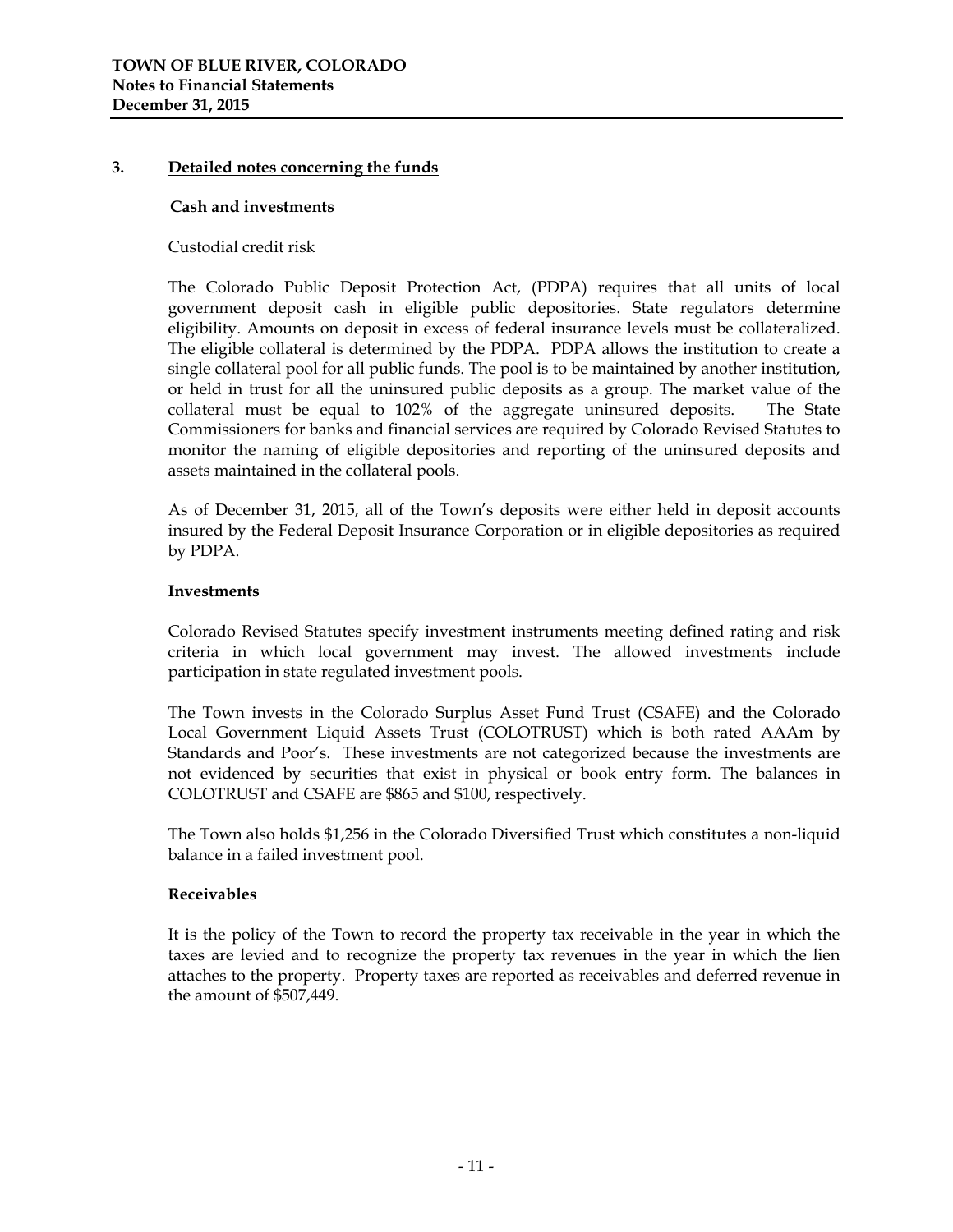## **3. Detailed notes concerning the funds (continued)**

## **Capital assets**

The changes in capital assets for the year ended December 31, 2015 are as follows:

|                         | Beginning       |                |           |                  |    | Ending         |
|-------------------------|-----------------|----------------|-----------|------------------|----|----------------|
|                         | <b>Balance</b>  |                | Increases | <b>Decreases</b> |    | <b>Balance</b> |
| Non-depreciable assets: |                 |                |           |                  |    |                |
| Land                    | \$<br>128,870   | $\mathfrak{S}$ |           | \$               | \$ | 128,870        |
| <b>Streets</b>          | 727,820         |                | 128,515   |                  |    | 856,334        |
| Town Park               | 216,163         |                |           |                  |    | 216,163        |
| Total non-depreciable   | 1,072,852       |                | 153,275   |                  |    | 1,201,367      |
| Depreciable assets:     |                 |                |           |                  |    |                |
| Town Hall               | 371,457         |                | 7,840     |                  |    | 379,297        |
| Bridge                  | 534,596         |                |           |                  |    | 534,596        |
| Infrastructure          | 41,208          |                | 125,841   |                  |    | 167,048        |
| Furniture and fixtures  | 15,823          |                | 14,747    |                  |    | 30,570         |
| Computer equipment      | 12,665          |                |           |                  |    | 12,665         |
| Vehicles                | 65,479          |                |           |                  |    | 65,479         |
| Total depreciable       | 1,041,228       |                | 148,428   |                  |    | 1,189,655      |
| Accumulated             |                 |                |           |                  |    |                |
| Depreciation            | (217, 443)      |                | (35, 859) |                  |    | (253, 302)     |
| Capital assets, net     | \$<br>1,896,639 | \$             | 241,084   | \$               | S  | 2,137,720      |

For the year ended December 31, 2015, the Town expensed \$276,942 of depreciation.

## **4**. **Other information**

## **Tax, spending and debt limitations**

In November 1992, Colorado voters approved Amendment 1 to the state Constitution that is commonly known as The Taxpayer's Bill of Rights or the TABOR Amendment. The amendment applies to all units of local government and limits taxes, spending, revenue, and multi-year debt (excepting bond refundings to lower interest rates and adding employees to pension plans). The amendment does not apply to units that are defined as "Enterprises". The Town of Blue River, Colorado does not quality as an "Enterprise".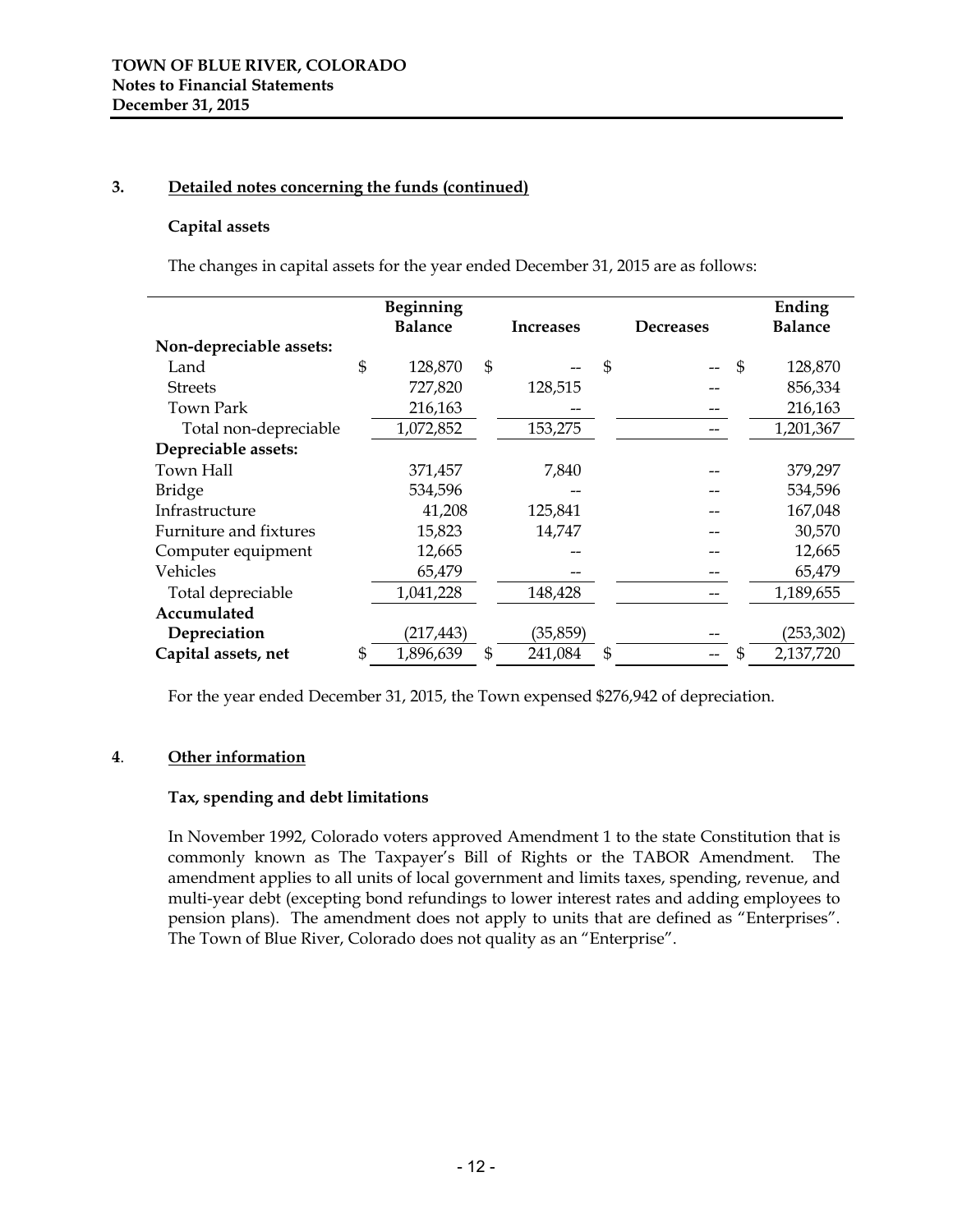## **4**. **Other information (continued)**

## **Tax, spending and debt limitations (continued)**

The amendment defined the Town's year-end, December 31, 1992, as the initial base year for purposes of defining compliance with the amendment. The amendment defines inflation and local growth. Future year's revenue, based upon prior year's revenue, is only allowed to increase based upon the inflationary and local growth factors. The Town must refund revenue received in excess of the prior year's revenue to the voters, unless the voters approve retention of the excess revenue. The Town passed a ballot question on November 7, 1995. The ballot question authorized the Town, "to collect and increase fiscal year spending such that the full revenue generated during 1994 and each subsequent year thereafter by its existing mill levy, without any increase in general property taxes, may be expended without any limitation under Article X, Section 20 of the Colorado Constitution for (a) snow removal; (b) road maintenance; (c) police protection; (d) other municipal services; and without limiting in any year the amount of other revenues that may be collected and spent by the Town of Blue River, Colorado under Article X, Section 20 to the Colorado Constitution or any other law provided there shall be no increase in the Town's present mill levy of 12.325 mills, unless approved by a majority of voters voting on any such increase."

The amendment also requires the Town to establish an "Emergency Reserve" which must be equal to 3% of the current year's revenue. Conditions under which these reserves may be spent are severely limited.

The Town believes that it is in compliance with the provisions of TABOR, as it is currently understood. Many of the provisions may not become fully understood without judicial review.

## **Risk management**

The Town is exposed to various risks of loss related to torts; theft of, damage to and destruction of assets; errors and omissions; and natural disasters for which the Town carries commercial insurance. There have been no claims brought against the Town any of the past three years.

## **5. Reconciliation of government-wide and fund financial statements**

The Governmental Fund Balance Sheet/Statement of Net Position includes an adjustment column. The adjustments have three elements: 1) capital assets used in governmental activities are not financial resources and therefore not reported in the fund; 2) amounts reported as fund balances have been reclassified for inclusion in the statement of net position.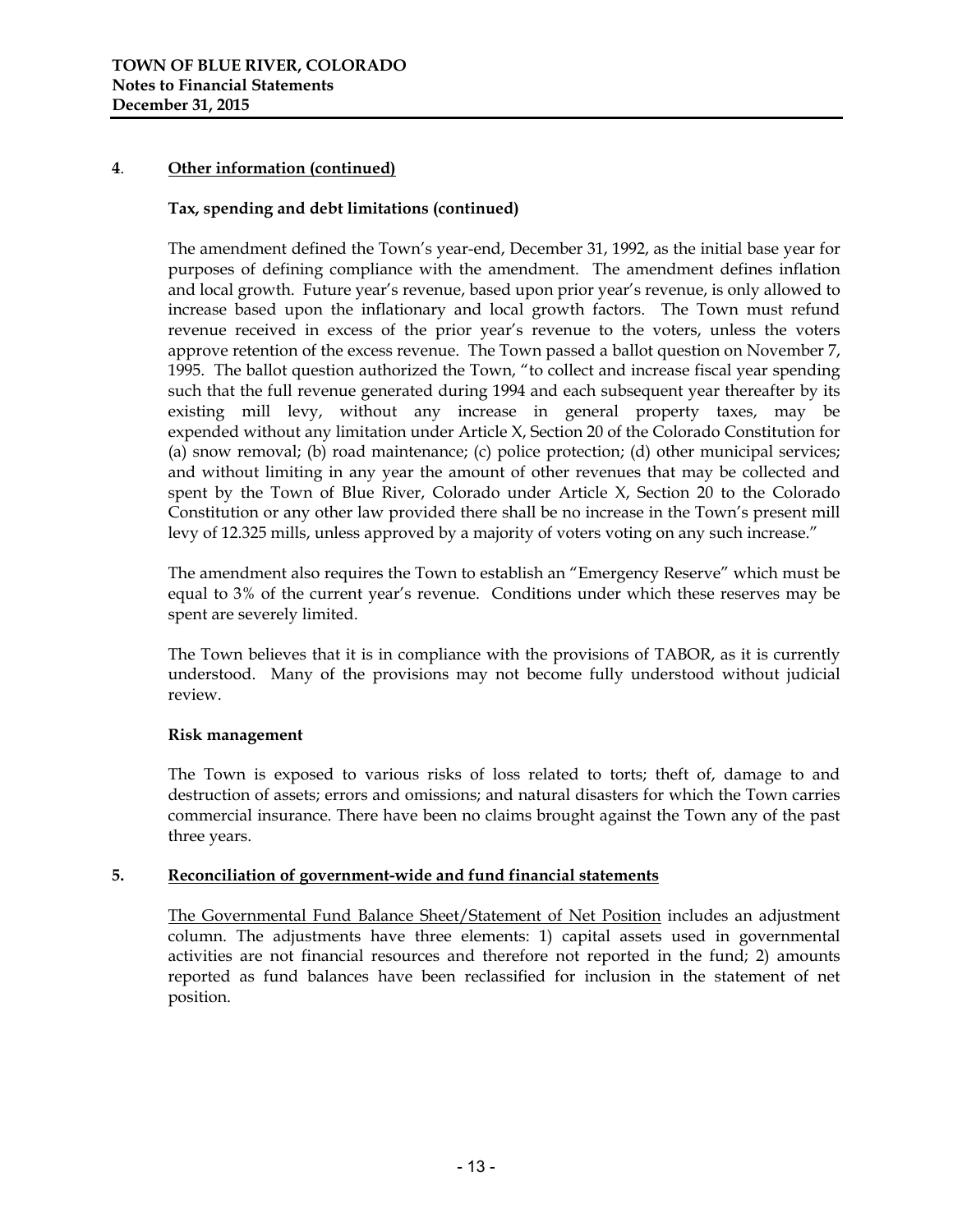## **5. Reconciliation of government-wide and fund financial statements (continued)**

The Statement of Governmental Fund Revenues, Expenditures and Changes in Fund Balance/Statement of changes in net position include an adjustment column. The adjustment has two elements: 1) governmental funds do not report the cost of depreciation that is allocated over their estimated useful lives and reported as depreciation expense; 2) governmental funds report capital outlays as expenditures, however, in the statement of activities, the costs of those assets are reported as capital assets.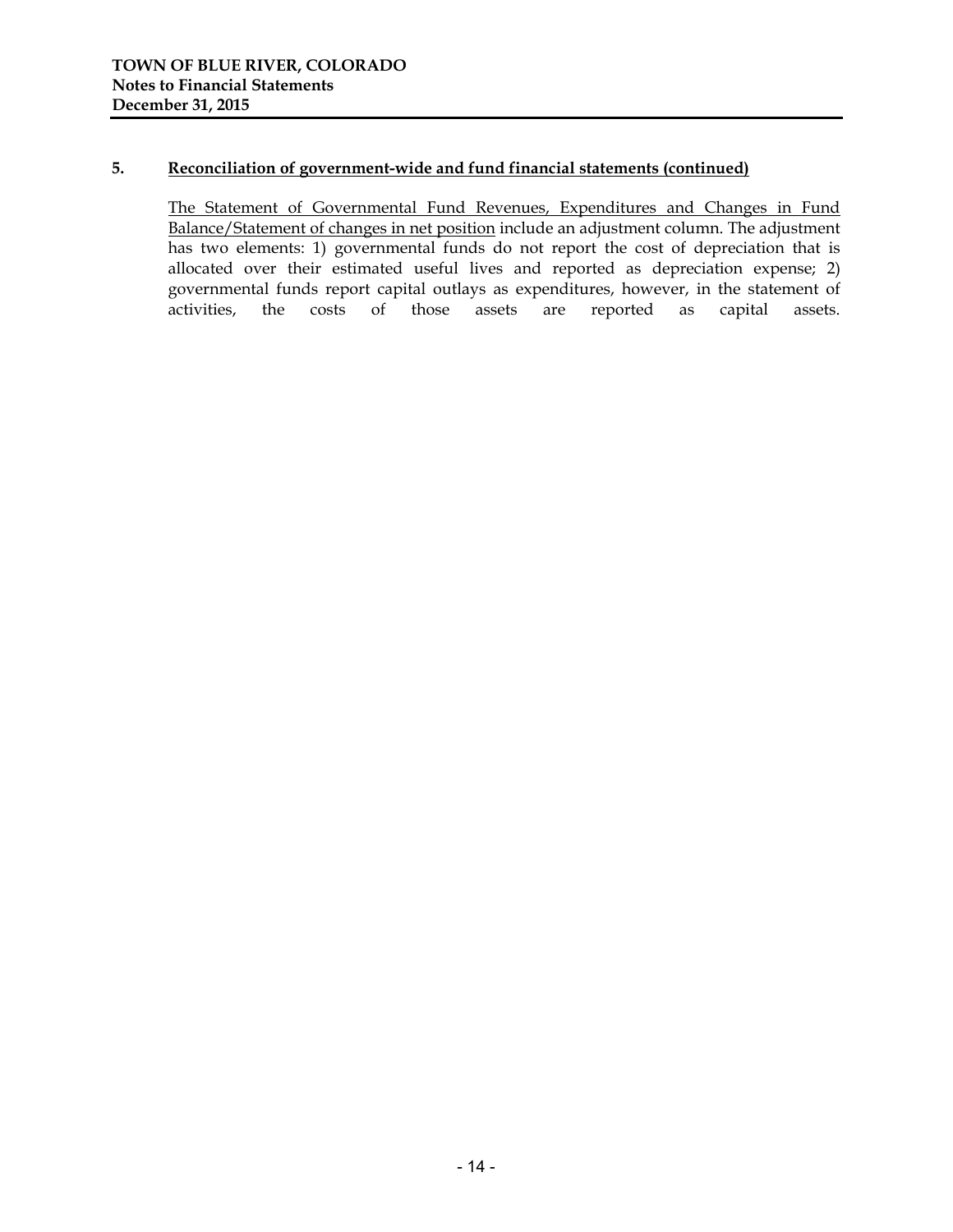The public report burden for this information collection is estimated to average 380 hours annually. COMB No. 2125-0032 STATE: Colorado **LOCAL HIGHWAY FINANCE REPORT** YEAR ENDING (mm/yy): 12/15 This Information From The Records Of: example 20 and the Prepared By: Town of Blue River Allyn Mosher 970 409-9477 **I. DISPOSITION OF HIGHWAY-USER REVENUES AVAILABLE FOR LOCAL GOVERNMENT EXPENDITURE A. Local B. Local C. Receipts from D. Receipts from**  ITEM **Motor-Fuel Motor-Vehicle State Highway- Federal Highway** Taxes | Taxes | User Taxes | Administration 1. Total receipts available 38,846 2,384 2,384 38,846 38,846 2,384 2,384 38,846 2,384 38,846 2,384 2,384 38,846 2,584 39,846 39,846 39,846 39,846 39,846 39,846 39,846 3,846 3,846 3,846 3,846 3,846 3,846 3,846 3,846 3,846 3 2. Minus amount used for collection expenses 0 3. Minus amount used for nonhighway purposes 0 0 4. Minus amount used for mass transit 0 0 **5. Remainder used for highway purposes** 2,384 38,846 38,846 **II. RECEIPTS FOR ROAD AND STREET PURPOSES FILL BEXPENDITURES FOR ROAD AND STREET PURPOSES** ITEM AMOUNT ITEM AMOUNT **A. Local highway expenditures:** A. Local highway expenditures: 1. Local highway-user taxes 128,514 and the state of the state 1. Capital outlay (from page 16) 128,514 a. Motor Fuel (from Item I.A.5.) **182,610** 2. Maintenance: 182,610 b. Motor Vehicle (from Item I.B.5.) 2,384 3. Road and street services: c. Total (a.+b.) 2,384 a. Traffic control operations 3,235 2. General fund appropriations and the state of the state of the 471,626 b. Snow and ice removal and intervention the 169,570 3. Other local imposts (from page 16) 27,008 c. Other 2,345 4. Miscellaneous local receipts (from page 16) **72,787** d. Total (a. through c.) 175,150 5. Transfers from toll facilities 692,389 6. Proceeds of sale of bonds and notes: 5. Highway law enforcement and safety 33,988 a. Bonds - Original Issues 612,651 b. Bonds - Refunding Issues **B. Debt service on local obligations:** c. Notes 1. Bonds: d. Total  $(a. + b. + c.)$  a. Interest 7. Total (1 through 6) 673,805 b. Redemption **B. Private Contributions c.** Total (a. + b.) **C. Receipts from State government C. Receipts from State government 1** 2. Notes: (from page 16) 41,230 a. Interest **D. Receipts from Federal Government b. Redemption**  $($ from page 16 $)$  c. Total  $($ a. + b. $)$ **E. Total receipts (A.7 + B + C + D)** 615,035 3. Total (1.c + 2.c) **C. Payments to State for highways D. Payments to toll facilities Fotal expenditures**  $(A.6 + B.3 + C + D)$  612,651 **IV. LOCAL HIGHWAY DEBT STATUS** Opening Debt Amount Issued Redemptions Closing Debt **A. Bonds (Total)** 000 1. Bonds (Refunding Portion) **B. Notes (Total)** 000 **Notes and Comments:** *(Show all entries at par)*